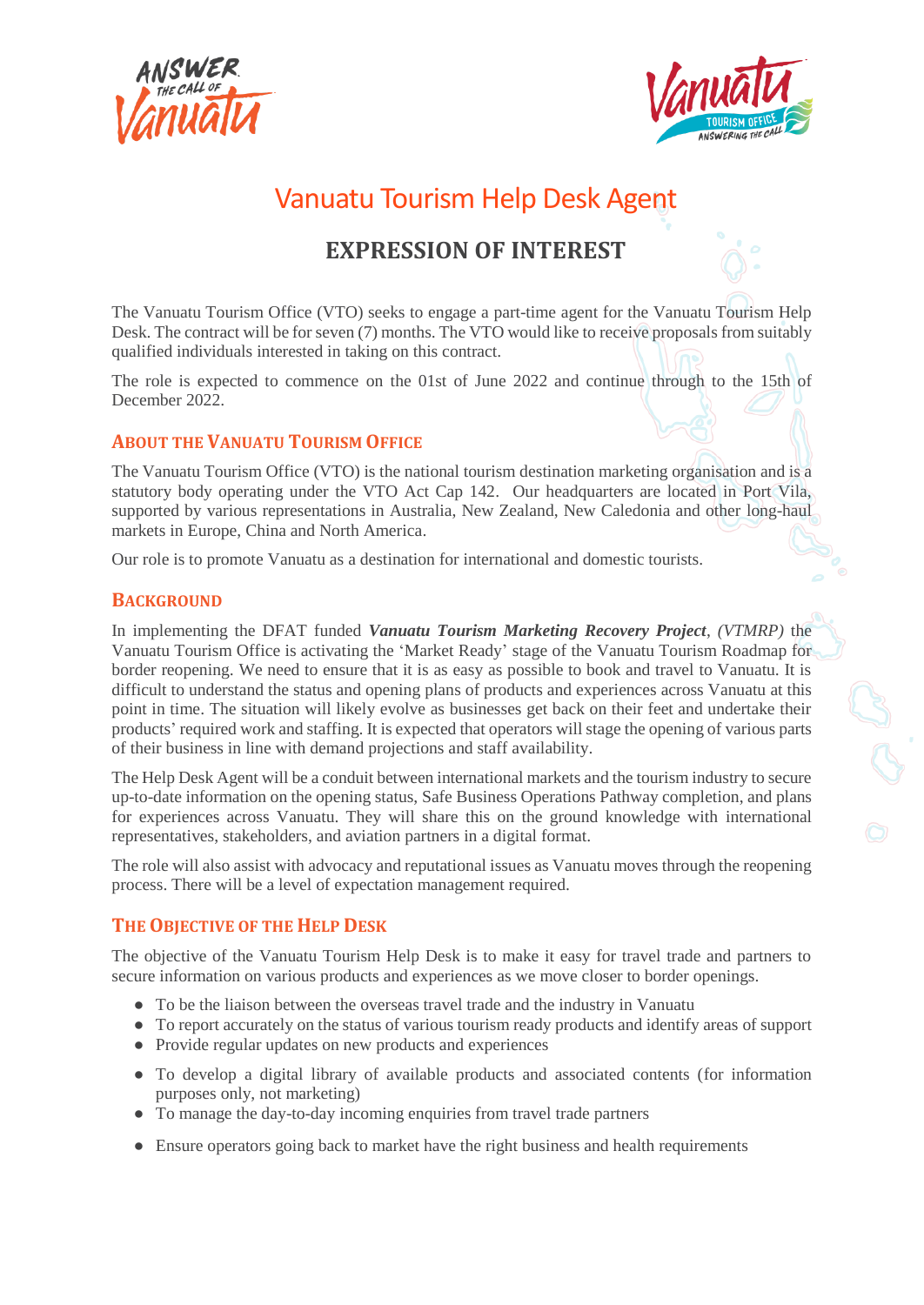# **STRATEGIC PLATFORMS**

Destination marketing for Vanuatu is led by the recently developed brand positioning and creative platform of Answer the Call of Vanuatu. More information can be found here

#### [www.vanuatu.travel/en/answerthecall](http://www.vanuatu.travel/en/answerthecall)

The market positioning and brand pillars of Vanuatu in the Tourism Market is that "Vanuatu delivers a real-life changing adventure by offering a more exciting way to relax."

The Vanuatu Sustainable Tourism Strategy was released in 2021 to implement the Government's policy and ensure that tourism in Vanuatu is more inclusive of the local community and the benefits of tourism spread more broadly and forms the policy directive for the development of the tourism sector of Vanuatu.

The Vanuatu Tourism Market Development Plan 2030 (released in 2019) lays out the platform for source and target markets. This plan will be reviewed following updated research and the initial stages of recovery from the COVID-19 pandemic.

Also released in 2020 was the Vanuatu Sustainable Cruise Tourism Development Strategy, which provides forward-thinking strategies for this vital sector, once cruising resumes in the Pacific and to Vanuatu.

# **RECOVERY MARKETING PROGRAM**

Once borders reopen, there will be a singular focus on recovery marketing programs and

securing travel to Vanuatu in the short to medium term.

The Vanuatu Tourism Office is working for a 4-stage process towards border reopening.

**1. Tourism Ready -** Facilitate activities and policies that prepare Vanuatu and its citizens for border opening and safe travel for Vanuatu citizens, business connections, and international visitors.

**2. Market Ready** – Ensure Vanuatu and its tourism and aviation stakeholders are prepared for welcoming back international visitors through demand generating activities.

**3. Market Opening –** Implement marketing campaigns to create awareness, interest, and demand for Vanuatu in a competitive environment to generate economic benefit and dispersal of benefit.

**4. Sustainable Demand and Market Diversification** – implement programs that focus on product development and supporting market diversification for the long-term growth and benefit to Vanuatu. Maintenance on tradition business models must be maintained.

The successful agent will be involved in supporting all stages of this process.

#### **SCOPE OF WORK**

The successful candidate will have the capacity and experience to deliver according to the role's responsibilities and will work closely with the VTO team, the VTRMP coordinator, and various VTO stakeholders to undertake the task of providing the Help Desk services outlined in the Terms of Reference.

#### **EXPRESSION OF INTEREST**

A Terms of Reference can be obtained to prepare a submission for the contracted service of the Help Desk Coordinator by emailing Ms Rae Ernst, Project Coordinator to the Vanuatu Tourism Marketing Recovery Program

#### [rernst@vanuatu.travel](mailto:rernst@vanuatu.travel)